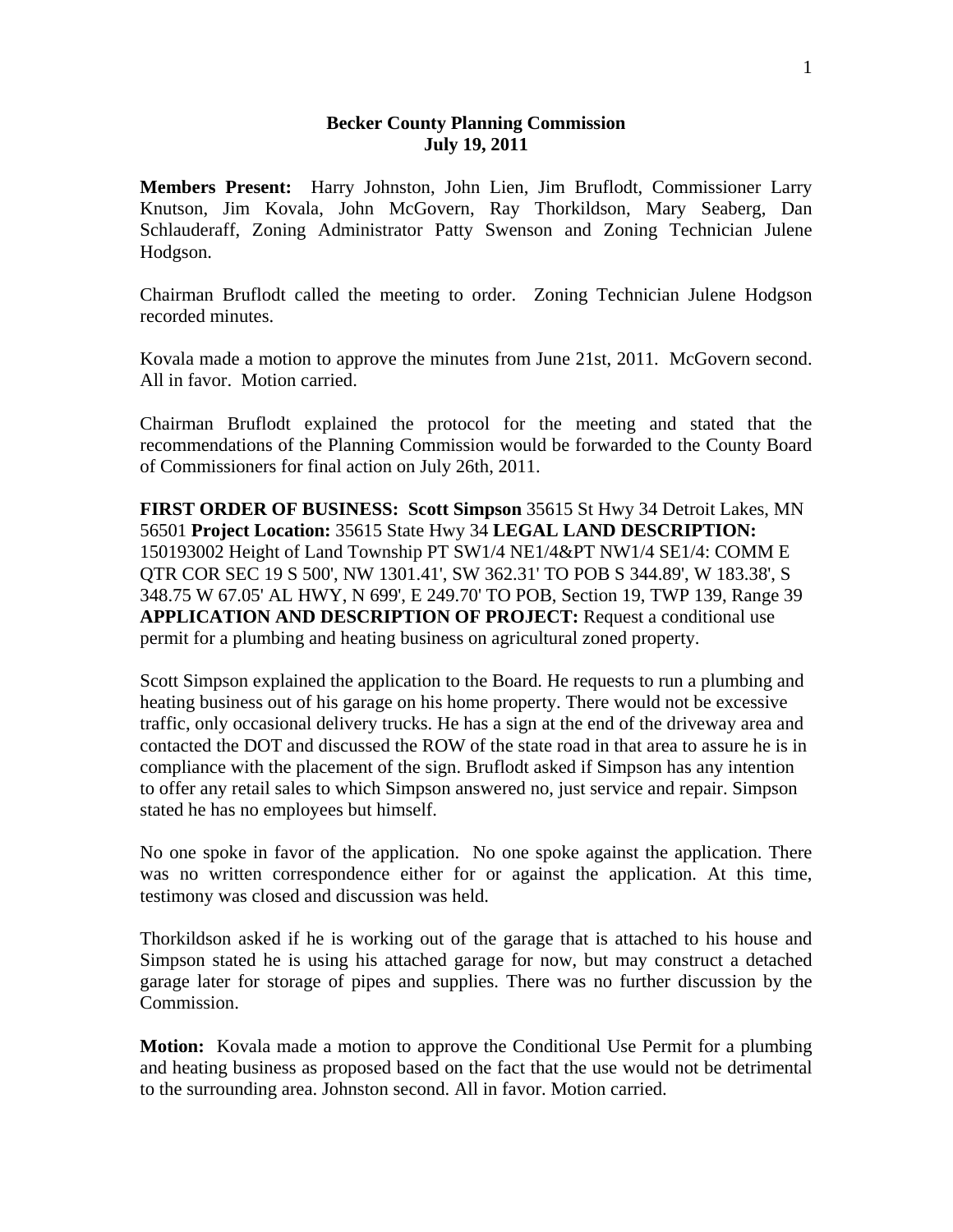**SECOND ORDER OF BUSINESS: Brad Solheim** 449 Lakeview Terrace Blvd Waconia, MN 55387 **Project Location:** 11999 Lake Maud Trail **LEGAL LAND DESCRIPTION:** 171252802 & 171252803 Lake Eunice Township Lake Maud Lots 2 & 3, Block One of the Woods on Lake Maud II, Section 28, TWP 138, Range 42 **APPLICATION AND DESCRIPTION OF PROJECT:** Request an approval of a certificate of survey to split 2 existing residential parcels into 4 parcels. Total parcel areas- A=134,600 B=50,900 C=52,500 D=69,800 sq ft.

Scott Walz, on behalf of Brad Solheim, explained the application to the Board. The request is to subdivide two lots into four. The tract A has a 20' area to the south with high ground to access the lake. Tracts B, C and D are high tracts with the natural stormwater flow going away from the lake. Kovala noted that each lot has the required 150' frontage and Walz stated yes, actually  $150'$  + and the 150' width at the 100' lake setback. Walz noted that tract D has an existing lake access easement for lot 4.

No one spoke in favor of the application. Maud Lake Association president Rick Livermore spoke regarding the application. The Lake Maud Association recommends no more than three (3) docking sites for the four (4) proposed lots. Their concern is to preserve the spawning area designated by the DNR. They request no docking site should be placed behind the spawing area. The letter from the Association is on file. The Commission discussed the spawning area and where it was located. Walz presented a letter from MN DNR fish and wildlife area fisheries supervisor Jim Wolters. The letter stated the posted spawning priod runs from April 1 through June 30 but boat traffic is allowed for adjacent shoreline owners by the most direct route through to open water and docking and swimming is allowed close to the spawning area. Bill Sherlin spoke regarding the application. He stated that the past history of the property came before the Commission asking for 8 lot/block parcels and then the request was tabled. The previous approval of the four existing parcels are now being asked to be six. His main concern is to maintain the integrity of the spawning area and asked the Commission to consider Tract A to have a lake access easement from the lot to the north. He stated the density number proposed are better than previous request, but still worries about the six parcels versus the existing four. Sherlin again requested the Commission recommend/appose a shared lake access easement. Lien stated he did not want to consider adding a double access to the Lot 1 to the north. Mike Thompson spoke regarding the application. He also had concerns regarding the spawning area. The written correspondence on file from the Lake Maud Association had been previously read by Rick Livermore. At this time, testimony was closed and discussion was held.

Lien stated the Commission has walked the property and he has no concerns with a dock to the south of tract A due to the fact that this would be out of the spawning area. Seaberg stated the proposed parcels are large parcels and she had no concerns.

There was no further discussion by the Commission.